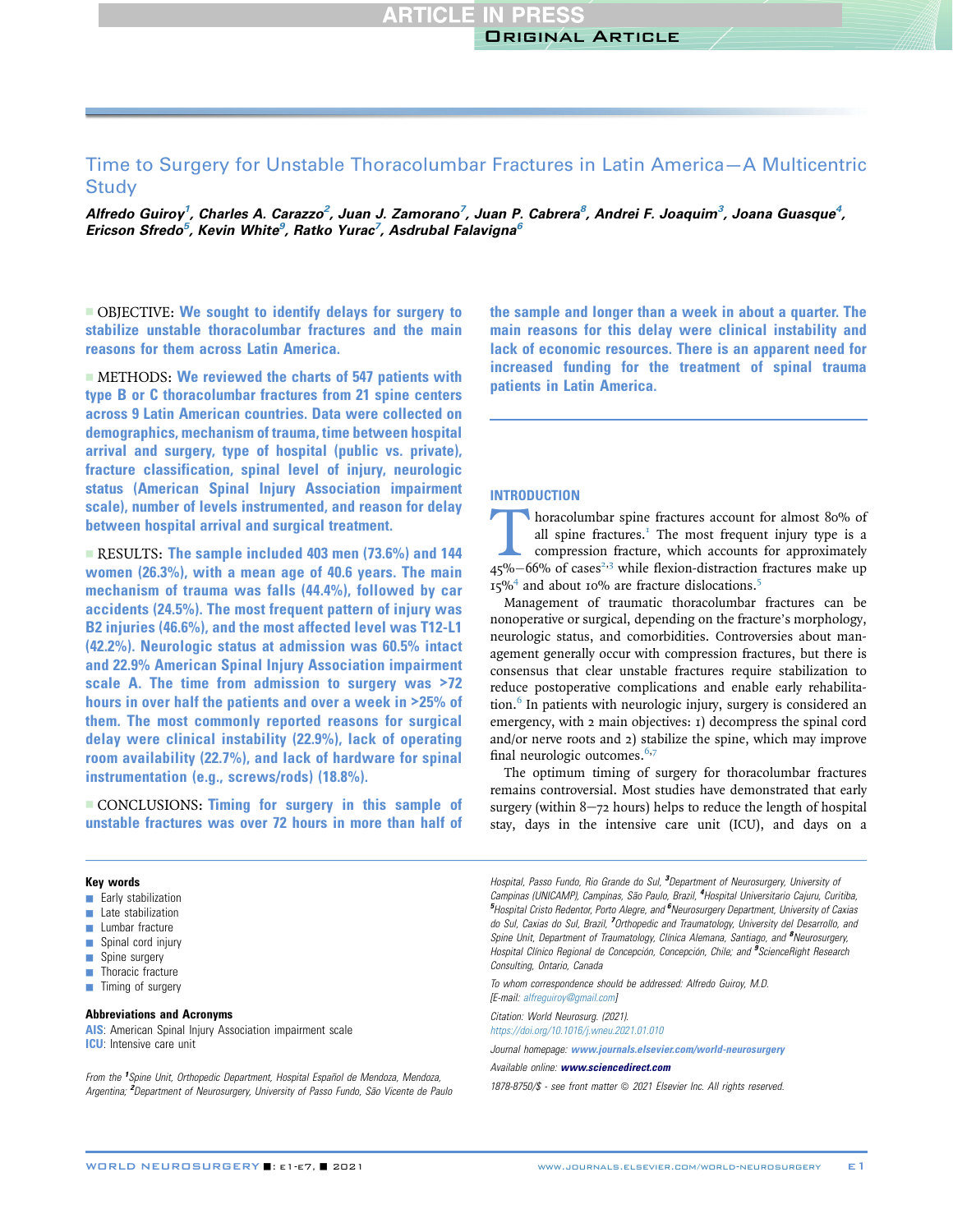# RTICLE IN P

mechanical ventilator, as well as hospital costs and related morbidity.<sup>[8](#page-5-7)</sup>

In low-income countries, however, it is common for surgeries to be delayed for a variety of reasons: the high cost of implants to perform spine stabilizations, diagnostic failures during primary care management, delays transferring patients to suitable centers, delays performing the imaging studies required necessary for diagnosis, lack of hospital resources, and the existence of multiple trauma patients who need to be treated first, among others.[9,](#page-5-8)[10](#page-5-9)

In recent years, AO Spine, a worldwide organization consisting of surgeons and other health care practitioners and researchers involved in the treatment and study of spinal disease, has published classification guidelines for a range of spinal injuries and diseases including, in 2013, a classification system for thoracolumbar spinal injuries, which was validated in  $2016$ ,  $\text{H},\text{H}$  This thoracolumbar spinal injury classification system describes 3 main morphologic patterns of injury: type A, consisting of vertebral body compression fractures; type B, in which there is tension band disruption; and type C, in which there is either rotation or translation. Both A and B type injuries are further subclassified, depending on the severity of spinal instability, from A0 (minor nonstructural fractures) to A4 (complete burst fractures) and from B1 (transosseous tension band disruption) to B3 (band disruption with hyperextension). Pictorial representations of all these classification levels are available elsewhere. $<sup>II</sup>$  Since the management of the vast majority of</sup> compression fractures is nonsurgical and controversy exists as to which patients require surgery, for the current study, we were specifically interested in studying noncompression fractures (type B and C fractures), in which there is generally no discussion of its surgical indication.

Considering that delays in surgical treatment may negatively affect patients' final outcome, the aims of this study were therefore to 1) evaluate the delay for surgery in patients with AO Spine type B and C thoracolumbar fractures in Latin America and 2) identify the frequency and main causes of delays.

## **METHODS**

#### Ethics Statement

This study was conducted in accordance with ethical standards and approved by the Ethics Committee (29857420.0.1001.5342) for multiple centers. All patients were anonymized with an identification number, and the investigators were blinded to their identity.

## Trauma Centers and Registry Review

This was a multicenter retrospective study that included 547 patients with type B or C thoracolumbar fractures (from T1 to L5) from 21 spine centers across Latin America. The recruitment process was performed using either an open call or e-mail to contact all active members of the Latin American branch of AO Spine. Before any data collection, 2 informative meetings were held with all the interested centers to clarify study objectives, scope, and inclusion and exclusion criteria.

From each hospital's trauma registry, the following patient data were extracted: demographics, mechanism of trauma, time between hospital arrival and surgery, type of hospital (public vs. private), fracture classification, spinal level of injury, neurologic status, American Spinal Injury Association impairment score, number of levels instrumented, type of surgery performed (minimally invasive vs. open), and the main reason for any time delay between hospital arrival and surgery.

#### Inclusion and Exclusion Criteria

We recruited patients older than 18 years old who had suffered a type B or C fracture using the AO Spine thoracolumbar classification criteria and received surgery between January 2014 and December 2019.<sup>[11](#page-5-10)[,12](#page-5-11)</sup> All patients younger than 18 years old or having incomplete data were excluded from analysis.

#### Surgical Delays

Surgical delay was defined as any duration of time between initial hospitalization and surgery in excess of 72 hours. This duration of time was calculated as the time interval between the patient's date and time of physical arrival at the hospital and the date and time of the initiation of surgery.

Causes of delay to surgery beyond 72 hours were subdivided into 7 categories, as follows: 1—clinical instability, 2—lack of surgery approval, 3—lack of stabilization screws/rods, 4—operating room unavailability, 5—surgical team unavailability, 6—lack of an ICU bed, and 7—other reasons.

#### Statistical Analysis

All data were imported into SPSS version 26 from an Excel spreadsheet. Continuous variables were summarized as means, with standard deviations and ranges, while categorical variables were summarized as absolute numbers and as a percentage of the  $n = 547$  total subjects.

For continuous variables (patient age and days between hospitalization and surgery), normality of distribution was tested using the Wilk-Shapiro test. Since both of the 2 listed variables were found to be nonnormally distributed, for all univariate comparisons involving dependent continuous variables, nonparametric tests (e.g., Mann-Whitney U test for 2 groups, Kruskal-Wallis test

<span id="page-1-0"></span>Table 1. Hospitals and Patients by Country

| <b>Country</b> | <b>Hospitals Patients</b> |     | <b>Public</b><br><b>Hospital</b> | <b>Private</b><br><b>Hospital</b> |     | <b>Male Female</b> |
|----------------|---------------------------|-----|----------------------------------|-----------------------------------|-----|--------------------|
| <b>Brazil</b>  | 9                         | 274 | 274                              | $\Omega$                          | 208 | 66                 |
| Chile          | 3                         | 81  | 49                               | 32                                | 57  | 24                 |
| Argentina      | $\overline{2}$            | 45  | $\Omega$                         | 45                                | 29  | 16                 |
| Mexico         | $\overline{2}$            | 35  | 34                               | 1                                 | 28  | 7                  |
| Paraguay       | 1                         | 30  | 30                               | $\Omega$                          | 18  | 12                 |
| Ecuador        | 1                         | 26  | 26                               | $\Omega$                          | 17  | 9                  |
| <b>Bolivia</b> | 1                         | 21  | 6                                | 15                                | 17  | 4                  |
| Colombia       | 1                         | 21  | 21                               | $\Omega$                          | 16  | 5                  |
| Venezuela      | 1                         | 14  | 14                               | $\Omega$                          | 13  | 1                  |
| <b>TOTALS</b>  | 21                        | 547 | 454                              | 93                                | 403 | 144                |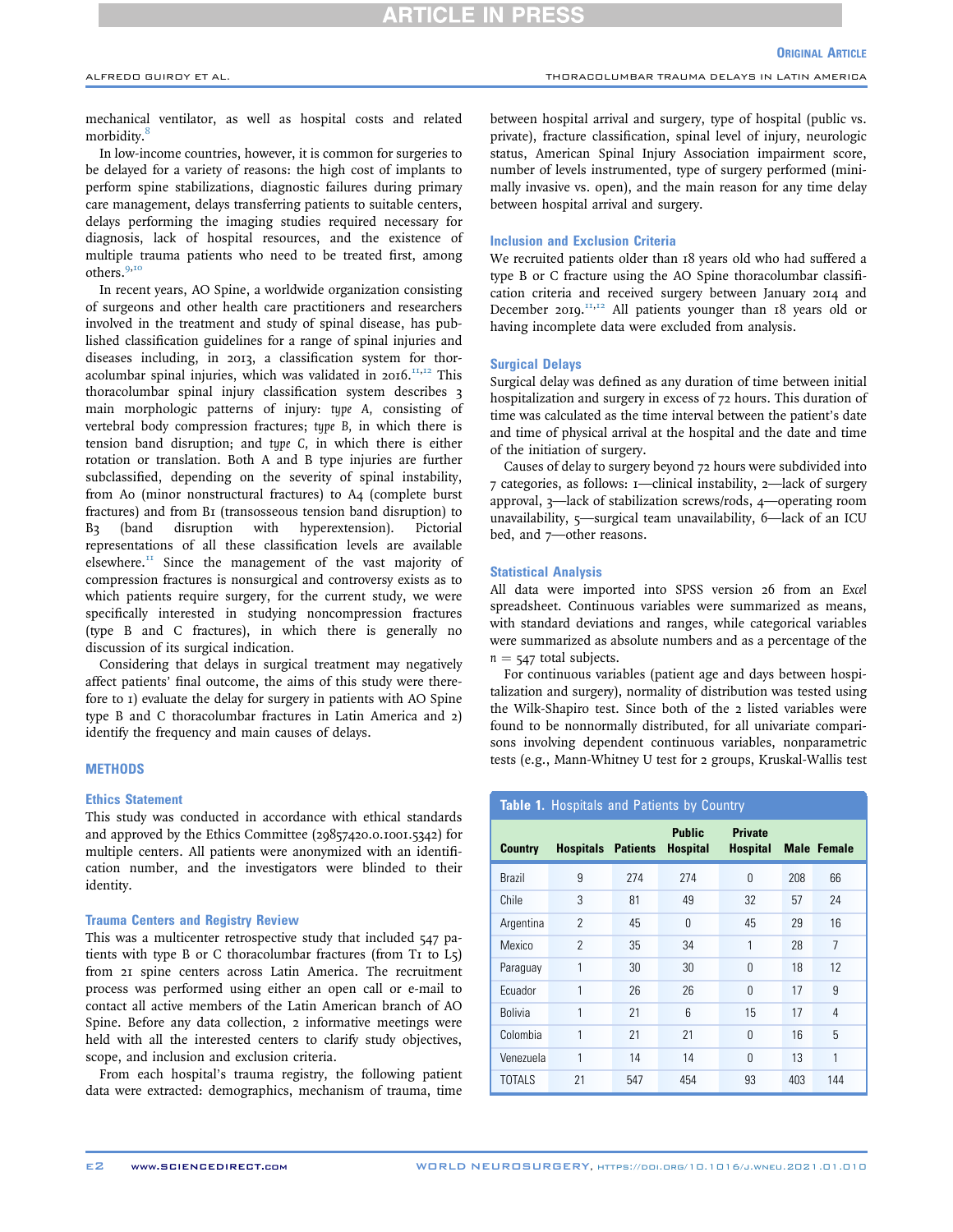#### **ORIGINAL ARTICLE**

ALFREDO GUIROY ET AL. THORACOLUMBAR TRAUMA DELAYS IN LATIN AMERICA

<span id="page-2-0"></span>

| <b>Table 2.</b> Characteristics of the Sample ( $n = 547$ ) |               |                                 |  |  |
|-------------------------------------------------------------|---------------|---------------------------------|--|--|
| <b>Demographics</b>                                         | <b>Number</b> | %, Standard<br><b>Deviation</b> |  |  |
| Men, number (%)                                             | 403           | 73.7%                           |  |  |
| Women, number (%)                                           | 144           | 26.3%                           |  |  |
| Mean age, years                                             | 40.6          | 16.2                            |  |  |
| Age range                                                   | $18 - 84$     |                                 |  |  |
| Nature of trauma                                            | N             | $\%$                            |  |  |
| Car accident                                                | 134           | 24.5                            |  |  |
| Motorcycle accident                                         | 104           | 19.0                            |  |  |
| Fall                                                        | 243           | 44.4                            |  |  |
| Diving accident                                             | 4             | 0.7                             |  |  |
| Other                                                       | 59            | 11.3                            |  |  |

for  $>$ 2 groups) were used. For intergroup comparisons of categorical variables, Pearson  $\chi^2$  analysis was performed. All tests were 2-tailed, with a Bonferroni-adjusted P threshold of 0.005 used to account for multiple comparisons.

## RESULTS

We included 547 patients from 9 Latin America countries in our analysis. Distributions by country and hospital type (public vs. private) are shown in [Table 1](#page-1-0).

The sample included 403 males (73.6%) and 144 women (26.3%), with a mean age of 40.6 years old. The main cause of trauma was falls ( $n = 243, 44.4%$ ) followed by car accidents  $(n = 134, 24.5%)$  and motorcycle accidents  $(n = 104, 19.0%)$ ([Table 2](#page-2-0)).

The most frequent pattern of injury was an AO Spine type B2 fracture ( $n = 255$ , 46.6%), and the largest proportion occurred at T12-L1 ( $n = 231, 42.2\%$ ). Neurologic assessment at admission showed that 60.5% ( $n = 331$ ) of the patients were neurologically intact, while 22.9% ( $n = 125$ ) had complete neurologic injury (AIS A). Only 16.6% ( $n = qo$ ) had incomplete neurologic injury (AIS B) to D). The levels of spine fracture, number of levels involved, AO Spine thoracolumbar spine trauma classification score, and neurologic status at admission are summarized in [Table 3](#page-2-1).

The time from admission to surgery was  $>72$  hours in more than half the sample ( $n = 28$ 1; 51.4%), while more than 25% of the patients waited longer than a week. Most patients were treated using open surgery ( $n = 510$ , 93.2%) and the remainder with minimally invasive fixation techniques ([Table 4](#page-3-0)). The mean time to surgery among incomplete neurologic injury patients was 7.8 days for AIS B, 4.0 days for AIS C, and 6.6 days for AIS D.

Among the  $28i$  patients who had to wait  $>72$  hours for surgery, the most commonly reported reasons for surgical delay were clinical instability (32%), followed by lack of availability of an operating room (18.9%) and lack of implants to perform stabilizations (screws/rods, 13.9%) ([Table 5](#page-3-1)).

When the duration of delay was analyzed by country and hospital type, statistically significant differences in timing were

<span id="page-2-1"></span>

| Table 3. Nature of the Original Injury    |               |               |  |  |  |
|-------------------------------------------|---------------|---------------|--|--|--|
| <b>Level of Fracture</b>                  | <b>Number</b> | $\%$          |  |  |  |
| $T1 - T3$                                 | 21            | 3.8           |  |  |  |
| $T4 - T6$                                 | 76            | 13.9          |  |  |  |
| $T7 - T9$                                 | 55            | 10.1          |  |  |  |
| $T10 - T11$                               | 86            | 15.7          |  |  |  |
| $T12 - L1$                                | 231           | 42.2          |  |  |  |
| $L2-L3$                                   | 52            | 9.5           |  |  |  |
| $L4 - L5$                                 | 26            | 4.8           |  |  |  |
| <b>Number of</b>                          |               |               |  |  |  |
| fractured levels                          | <b>Number</b> | $\%$          |  |  |  |
| 1                                         | 117           | 21.4          |  |  |  |
| $\overline{2}$                            | 428           | 78.2          |  |  |  |
| 3                                         | $\mathbf{1}$  | 0.2           |  |  |  |
| $\overline{4}$                            | 1             | 0.2           |  |  |  |
| <b>AO Spine</b><br>classification         | <b>Number</b> |               |  |  |  |
|                                           |               | $\%$          |  |  |  |
| <b>B1</b>                                 | 101           | 18.5          |  |  |  |
| <b>B2</b>                                 | 255           | 46.6          |  |  |  |
| B <sub>3</sub>                            | 18            | 3.3           |  |  |  |
| C                                         | 173           | 31.6          |  |  |  |
| <b>ASIA Impairment</b><br><b>Scale</b>    | <b>Number</b> | $\frac{9}{6}$ |  |  |  |
|                                           |               |               |  |  |  |
| AIS A                                     | 125           | 22.9          |  |  |  |
| AIS B                                     | 22            | 4.0           |  |  |  |
| AIS C                                     | 31            | 5.7           |  |  |  |
| AIS D                                     | 38            | 6.9           |  |  |  |
| Intact                                    | 331           | 60.5          |  |  |  |
| ASIA, American Spinal Injury Association. |               |               |  |  |  |

observed between countries (highest for Venezuela and Brazil; lowest for Chile), and public hospitals averaged longer delays than private hospitals (both  $P < 0.001$ ), as shown in [Table 6](#page-3-2). No other intergroup comparison—by gender, age group, presence/absence of comorbidity, nature of trauma, type of surgery (minimally invasive/open), AO Spine classification, spinal level, number of levels instrumented, or baseline AIS—revealed differences in the duration of delay that met the a priori Bonferroni-adjusted P criterion of  $\leq$  0.005. That said, patients younger than age 50 averaged a delay of 6.8 days versus 12.5 days among those 50 and older ( $P = 0.025$ ), and patients whose fracture was in the upper thoracic spine (T1-T6) waited an average of 13.1 days, versus 5.7 days in those with lumbosacral fractures and 8.7 days in those with lower thoracic (T7-12) fractures (P =  $0.025$ ). Interestingly, a baseline AIS A score was associated with an average delay of 14.4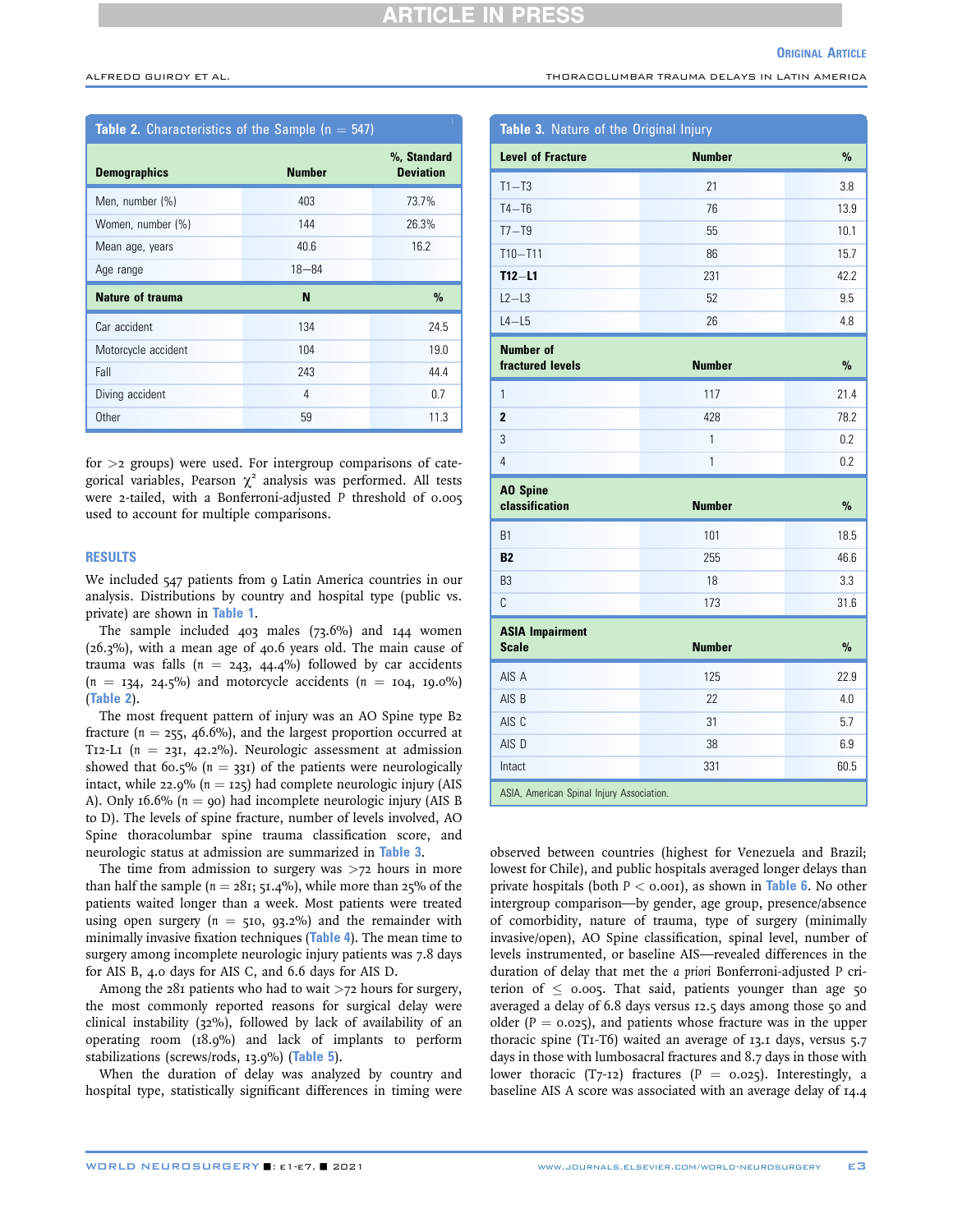ALFREDO GUIROY ET AL. THORACOLUMBAR TRAUMA DELAYS IN LATIN AMERICA

<span id="page-3-0"></span>

| Table 4. Nature of Surgery (surgical approach used, number of<br>levels instrumented and time from admission to surgery) |               |               |  |  |
|--------------------------------------------------------------------------------------------------------------------------|---------------|---------------|--|--|
| <b>Surgical Approach</b>                                                                                                 | <b>Number</b> | $\frac{9}{6}$ |  |  |
| Open surgery                                                                                                             | 510           | 93.2          |  |  |
| Minimally invasive<br>surgery                                                                                            | 37            | 6.8           |  |  |
| Levels of<br>instrumentation                                                                                             | <b>Number</b> | $\frac{9}{6}$ |  |  |
| $\mathbf{1}$                                                                                                             | 20            | 3.7           |  |  |
| $\overline{2}$                                                                                                           | 185           | 33.8          |  |  |
| 3                                                                                                                        | 73            | 13.3          |  |  |
| $\overline{4}$                                                                                                           | 196           | 35.8          |  |  |
| 5                                                                                                                        | 40            | 7.3           |  |  |
| 6                                                                                                                        | 21            | 3.8           |  |  |
| >7                                                                                                                       | 12            | 2.3           |  |  |
| <b>Time from</b><br>admission<br>to surgery                                                                              | N             | $\frac{9}{6}$ |  |  |
| $<$ 24 hours                                                                                                             | 123           | 23.8          |  |  |
| $<$ 48 hours                                                                                                             | 62            | 12            |  |  |
| $<$ 72 hours                                                                                                             | 50            | 9.6           |  |  |
| $<$ 7 days                                                                                                               | 141           | 27.3          |  |  |
| $<$ 30 days                                                                                                              | 113           | 21.8          |  |  |
| $>30$ days                                                                                                               | 27            | 5.2           |  |  |
| Levels of instrumentation 1: one level above and below the fracture.                                                     |               |               |  |  |

days versus just 6.7 for all 4 other AIS levels; however, this difference in means was driven by 6 versus just 3 patients in the 2 groups who waited more than 3 months for surgery, respectively, so nonparametric (rank) testing (because days of delay was nonnormally distributed) failed to identify any statistically significant difference  $(P = 0.38)$ .

Reasons for delay were evaluated in each country. The reasons most commonly cited in each country were clinical instability (Brazil and Mexico); equipment unavailability (Argentina, Paraguay, and Bolivia); operating room unavailability (Venezuela, Ecuador, and Colombia); and other reasons (lack of UCI beds in Chile). See [Table 7](#page-4-0).

# **DISCUSSION**

Although the incidence of thoracolumbar spinal trauma has been increasing, and surgery remains the best treatment option, there is still a lack of consensus about the optimum timing to perform reparative surgery. Nevertheless, the vast majority of the evidence generally supports the benefits of early surgery. Glaser et  $al^{13}$  $al^{13}$  $al^{13}$ evaluated the opinion of 31 spine surgeons regarding what they considered to be "early surgery." Eight responded that the ideal time was up to 8 hours, while 24 surgeons claimed that up to

# <span id="page-3-1"></span>Table 5. Reasons for Surgical Delay Among ( $n = 281$ ) Patients Waiting >72 Hours for Surgery

| <b>Reason for Surgical Delay</b> | <b>Number</b> | $\%$  |  |  |
|----------------------------------|---------------|-------|--|--|
| Clinical instability             | 90            | 32.0% |  |  |
| Surgical authorization           | 18            | 6.4%  |  |  |
| Availability of implants         | 39            | 13.9% |  |  |
| Availability of operating room   | 53            | 18.9% |  |  |
| Availability of surgical team    | 16            | 5.7%  |  |  |
| Availability of ICU beds         | 3             | 1.1%  |  |  |
| Other reason                     | 61            | 21.7% |  |  |
| Missing data                     | 1             | 0.4%  |  |  |
| ICU, intensive care unit.        |               |       |  |  |

72 hours was appropriate, demonstrating this afore-mentioned lack of consensus in their opinions. $^{13}$  $^{13}$  $^{13}$  The Surgical Timing in Acute Spinal Cord Injury Study, which was based on the physiologic mechanisms of secondary spinal cord injury, defined an early intervention as one performed within 24 hours of the injury. This prospective study, which involved 313 patients with cervical spine trauma, demonstrated that intervening within 24 hours was both safe and associated with improved neurologic outcomes, defined as at least a 2 grade AIS improvement at 6 months' follow-up, when compared with late surgery.<sup>[14](#page-6-1)</sup>

Even with discrepant opinions defining early intervention, there seems to be some consensus that, in patients with incomplete neurologic injury, surgery should be performed as soon as possible, preferably within the first 24 hours, despite several

<span id="page-3-2"></span>

| Table 6. Duration of Surgical Delay by Country and Hospital<br><b>Type</b> |               |                             |                |  |  |
|----------------------------------------------------------------------------|---------------|-----------------------------|----------------|--|--|
| <b>Country</b>                                                             | <b>Number</b> | <b>Mean Delay (days)</b>    | P Value        |  |  |
| Venezuela                                                                  | 14            | 13.2                        | < 0.001        |  |  |
| <b>Brazil</b>                                                              | 274           | 12.2                        |                |  |  |
| Mexico                                                                     | 35            | 8.3                         |                |  |  |
| Ecuador                                                                    | 26            | 6.2                         |                |  |  |
| Argentina                                                                  | 45            | 5.5                         |                |  |  |
| Colombia                                                                   | 21            | 5.2                         |                |  |  |
| Paraguay                                                                   | 30            | 3.9                         |                |  |  |
| <b>Bolivia</b>                                                             | 21            | 3.1                         |                |  |  |
| Chile                                                                      | 81            | 1.7                         |                |  |  |
| <b>Hospital</b><br>type                                                    | <b>Number</b> | <b>Mean delay</b><br>(days) | <b>P</b> value |  |  |
| Public                                                                     | 454           | 9.5                         | < 0.001        |  |  |
| Private                                                                    | 93            | 3.5                         |                |  |  |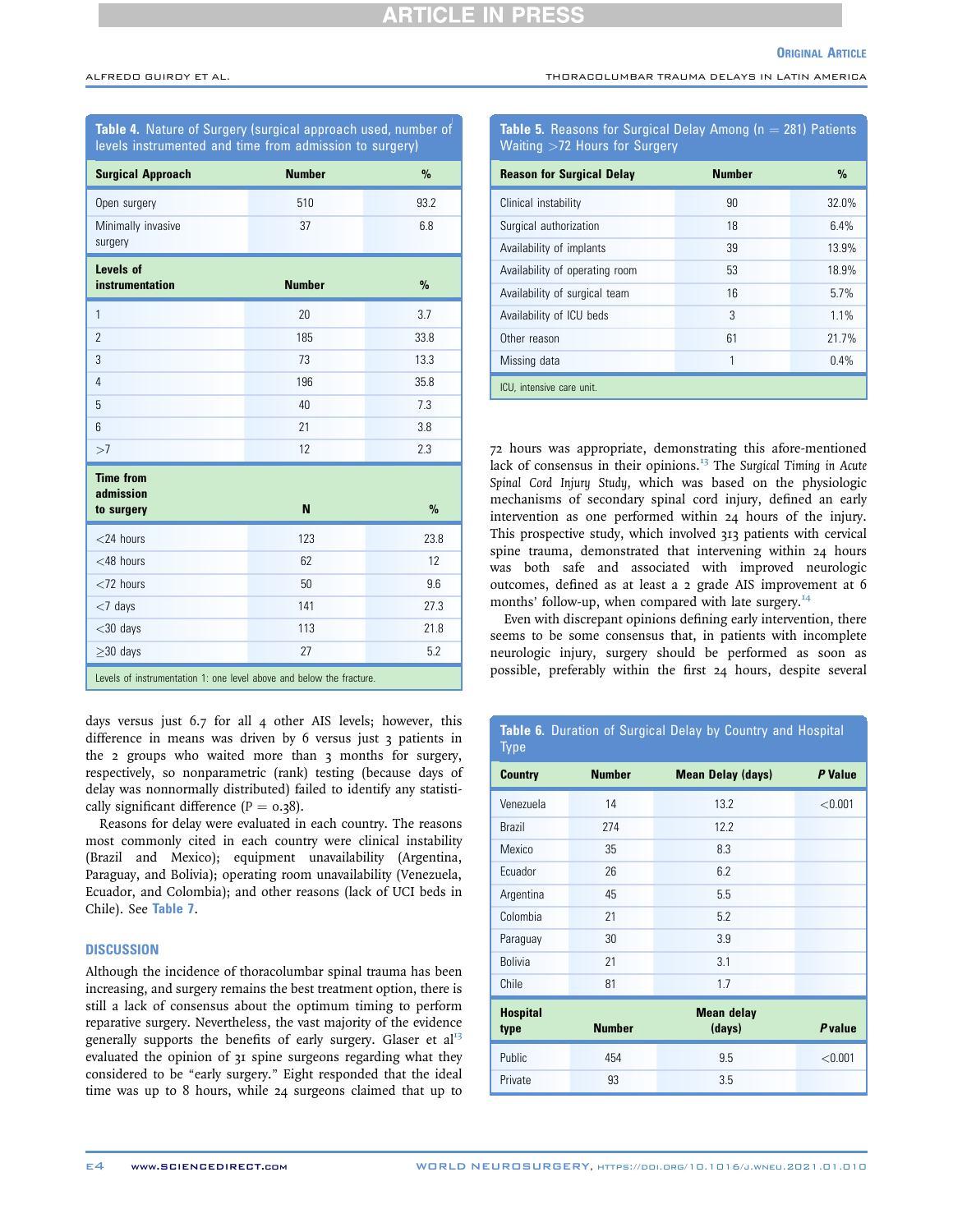ALFREDO GUIROY ET AL. THORACOLUMBAR TRAUMA DELAYS IN LATIN AMERICA

<span id="page-4-0"></span>

| Table 7. Reason for Delay by Country |                    |                     |                       |                      |                     |               |
|--------------------------------------|--------------------|---------------------|-----------------------|----------------------|---------------------|---------------|
|                                      | <b>Clinical</b>    | <b>Equipment</b>    | <b>Operating Room</b> | <b>Surgical Team</b> | <b>ICU Bed</b>      | <b>Other</b>  |
| <b>Country</b>                       | <b>Instability</b> | <b>Availability</b> | <b>Availability</b>   | <b>Availability</b>  | <b>Availability</b> | <b>Reason</b> |
| Venezuela                            | $0.0\%$            | $0.0\%$             | 85.7%                 | $0.0\%$              | 0.0%                | $0.0\%$       |
| <b>Brazil</b>                        | 30.5%              | 1.8%                | 19.9%                 | 11.8%                | 1.1%                | 23.5%         |
| Mexico                               | 40.0%              | 2.9%                | 17.1%                 | $0.0\%$              | 0.0%                | 8.6%          |
| Ecuador                              | 0.0%               | 0.0%                | 100.0%                | 0.0%                 | 0.0%                | $0.0\%$       |
| Argentina                            | 4.4%               | 60.0%               | 2.2%                  | 0.0%                 | 0.0%                | 22.2%         |
| Colombia                             | 14.3%              | 9.5%                | 47.6%                 | 0.0%                 | 0.0%                | 19.0%         |
| Paraguay                             | 23.3%              | 56.7%               | 3.3%                  | 0.0%                 | 3.3%                | 3.3%          |
| <b>Bolivia</b>                       | 28.6%              | 66.7%               | 0.0%                  | 0.0%                 | 0.0%                | 4.8%          |
| Chile                                | 12.3%              | 25.9%               | 17.3%                 | 3.7%                 | 0.0%                | 34.6%         |
| <b>Totals</b>                        | 32.0%              | 13.9%               | 18.9%                 | 5.7%                 | 1.1%                | 21.7%         |
| ICU, intensive care unit.            |                    |                     |                       |                      |                     |               |

studies showing benefits of decompression for up to 72 hours after trauma.<sup>[14-18](#page-6-1)</sup>

Other benefits of early surgery have been described irrespective of a patient's neurologic status.<sup>[19](#page-6-2)[,20](#page-6-3)</sup> Xing et al,<sup>[8](#page-5-7)</sup> in a systematic review of 10 studies comparing early  $( $z$  hours)$  versus late stabilization of thoracolumbar spine fractures, discovered that early surgery may reduce the patient's hospital stay, ICU length of stay, ventilator days, level of morbidity, and hospital expenses.

In our study, when we analyzed patients with incomplete neurologic deficits (the subset of patients in whom early surgery might be anticipated to yield greater benefits), the mean delay was still longer than 72 hours in each AIS subgroup (AIS B to D). Fewer than half of the evaluated type B and C thoracolumbar fractures were operated on within 72 hours of hospital admission, and only 23.8% in <24 hours. The most frequent reason given for surgical delay was clinical instability. However, if we group all the other reasons for delay (lack of authorization to perform surgery and unavailability of resources like screws/rods, ICU beds, and operating rooms), most delays were due to economic aspects. In a retrospective analysis of a registry prospectively collected data and a surgeon survey performed in Canada, Glennie et al<sup>[21](#page-6-4)</sup> identified a discrepancy between surgeons' perception of the ideal timing to perform surgery  $( $24$  hours) and the actual timing of surgery$ for thoracolumbar spinal cord injuries. The authors highlighted the need for strategies to 1) improve knowledge translation among patients and 2) reduce administrative barriers to early surgery.<sup>[21](#page-6-4)</sup>

Comparing delays to surgical stabilization in the public versus private system, those in public hospitals had to wait an average of 6 days longer (9.5 days vs 3.5 days). Latin American health care systems are heterogenous, and there are many different ways to access health care services.<sup>[22](#page-6-5)</sup> Frenk et al described perhaps the easiest way to subdivide health care on the basis of funding,

would be as 1) the public system (in general, poorly financed, mostly from general taxes and serving the poor nonworking population); 2) social security institutions (in general, well financed by those with salaries); and 3) the private sector (well financed, paid for by those with the greatest financial resources). $22$  To simplify our analysis, we subdivided hospitals into public and private systems because access to technologies and the potential for early surgery are generally considered similar in the social security and private sectors. In post-hoc analysis (not shown), when we compared public and private hospitals to potentially explain the longer times to surgery in the former, the only statistically significant differences we identified were in the percentage of patients with at least one comorbid illness, and the country. With respect to comorbid illness, the percentage of patients with at least one such illness was almost twice as high in public as private hospitals (46.4 vs. 26.9%,  $P < 0.001$ ). It is possible, therefore, that one reason for the longer times to surgery at public hospitals is that a larger percentage of patients required surgery-delaying management to stabilize other health conditions. With respect to country, of the six countries with 100% of public healthcare systems, five were among the top six in terms of the longest delay for surgery (the only exception being Argentina, with 100% patients treated in private hospitals, which had the fifth longest mean time to surgery). Also among these six countries, three were rated worst (first through third worst) in terms of equipment availability, while 2 ranked worst (first through second) in operating room availability, suggesting that differences in resources between public and private hospitals might also play a role in determining the difference we observed in delay for surgery.

The main reason reported for surgical delay in our sample was clinical instability, which was considered the reason for 32% of patients waiting more than 72 hours for surgery. This could be explained because most high-speed accidents are polytraumatic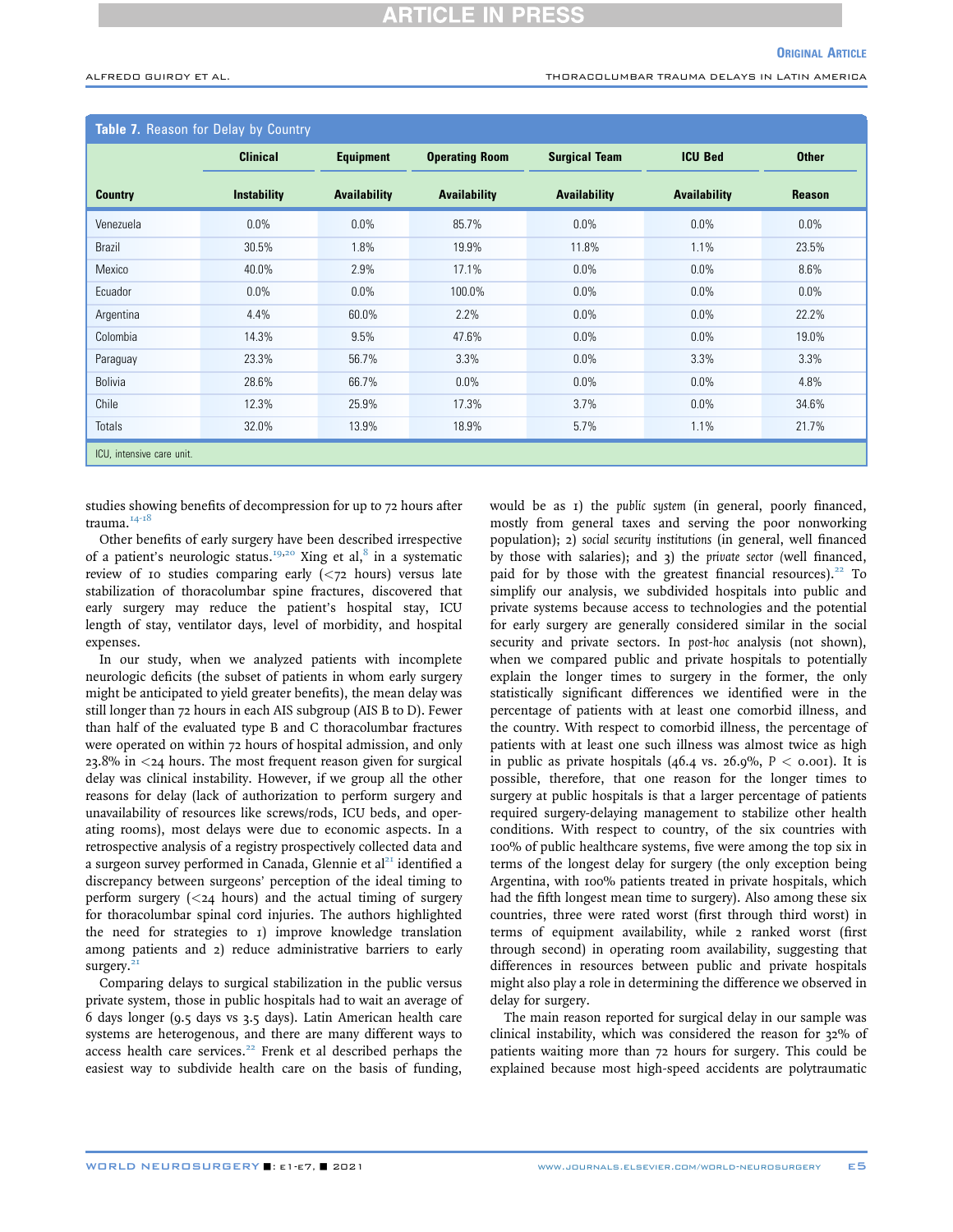# **ARTICLE IN PRESS**

and other visceral lesions may preclude early spinal surgery. Consistent with this was the prolonged (albeit non-significant) delay we observed in AIS A grade patients, which may sustained more severe systemic trauma. Nevertheless, studies suggest that polytrauma patients should be operated upon as soon as they are hemodynamically stable, because the rates of complications like pneumonia, thrombosis, and death are reduced once damage-control spine surgery has been performed.<sup>[21-23](#page-6-4)</sup> Of note,  $60.5\%$  $(n = 331)$  of the patients included in our study were neurologically intact. In such patients, although there is a risk of neurologic deterioration with an unstable spine, surgery might not be considered emergent by all surgeons, instead being scheduled as an elective procedure.

The current study has limitations. First of all, most Level I trauma centers in Latin America are in the public system, and this may bias results because they are generally less-well financed, which itself may be the primary cause of longer delays to surgery. This said, the vast majority of the population in Latin America countries only has access to the public healthcare system. Another limitation is that, although 547 patients might seem like a sizeable number, this is only a miniscule percentage of all the spinal stabilization procedures performed across the nine participating countries. This calls into question the generalizability of our results. This said, although we cannot generalize our results to all Latin American countries, due to their heterogeneity, this is still a good sample of unstable thoracolumbar fractures, considering that we only included types B and C. There also was huge diversity in the number of patients representing different countries, with 274 from Brazil but only 14 from Venezuela, which may bias our interpretation of results according to country origin. In addition, we were unable to objectively verify that the reported reasons for delays were accurate. These limitations notwithstanding, we believed our results provide an initial glance at the problem of and potential reasons for surgical delays for spinal stabilization surgery in Latin America.

## **CONCLUSIONS**

In Latin America, there appear to be appreciable and unacceptable delays for spinal stabilization surgery in patients with clear unstable thoracolumbar fractures, with more than half of patients needing to wait more than  $72$  hours and  $1$  in  $4$  waiting longer than

**REFERENCES** 

- <span id="page-5-0"></span>1. [Leucht P, Fischer K, Muhr G, Mueller EJ.](http://refhub.elsevier.com/S1878-8750(21)00031-0/sref1) [Epidemiology of traumatic spine fractures.](http://refhub.elsevier.com/S1878-8750(21)00031-0/sref1) Injury. [2009;40:166-172.](http://refhub.elsevier.com/S1878-8750(21)00031-0/sref1)
- <span id="page-5-1"></span>2. [Limb D, Shaw DL, Dickson RA. Neurological](http://refhub.elsevier.com/S1878-8750(21)00031-0/sref2) [injury in thoracolumbar burst fractures.](http://refhub.elsevier.com/S1878-8750(21)00031-0/sref2) J Bone Joint Surg Br[. 1995;77:774-777.](http://refhub.elsevier.com/S1878-8750(21)00031-0/sref2)
- <span id="page-5-2"></span>3. [Magerl F, Aebi M, Gertzbein SD, Harms J,](http://refhub.elsevier.com/S1878-8750(21)00031-0/sref3) [Nazarian S. A comprehensive classi](http://refhub.elsevier.com/S1878-8750(21)00031-0/sref3)fication of [thoracic and lumbar injuries.](http://refhub.elsevier.com/S1878-8750(21)00031-0/sref3) Eur Spine J. 1994;3: [184-201.](http://refhub.elsevier.com/S1878-8750(21)00031-0/sref3)
- <span id="page-5-3"></span>4. [Liu YJ, Chang MC, Wang ST, et al. Flexion](http://refhub.elsevier.com/S1878-8750(21)00031-0/sref4)[distraction injury of the thoracolumbar spine.](http://refhub.elsevier.com/S1878-8750(21)00031-0/sref4) Injury[. 2003;34:920-923.](http://refhub.elsevier.com/S1878-8750(21)00031-0/sref4)
- <span id="page-5-4"></span>5. [Gertzbein SD. Scoliosis Research Society.](http://refhub.elsevier.com/S1878-8750(21)00031-0/sref5) [Multicenter spine fracture study.](http://refhub.elsevier.com/S1878-8750(21)00031-0/sref5) Spine (Phila Pa 1976)[. 1992;17:528-540](http://refhub.elsevier.com/S1878-8750(21)00031-0/sref5).
- <span id="page-5-5"></span>6. [Chipman JG, Deuser WE, Beilman GJ. Early sur](http://refhub.elsevier.com/S1878-8750(21)00031-0/sref6)[gery for thoracolumbar spine injuries decreases](http://refhub.elsevier.com/S1878-8750(21)00031-0/sref6) complications. J Trauma[. 2004;56:52-57](http://refhub.elsevier.com/S1878-8750(21)00031-0/sref6).
- <span id="page-5-6"></span>7. [Bellabarba C, Fisher C, Chapman JR, et al. Does](http://refhub.elsevier.com/S1878-8750(21)00031-0/sref7) early fracture fi[xation of thoracolumbar spine](http://refhub.elsevier.com/S1878-8750(21)00031-0/sref7) [fractures decrease morbidity or mortality?](http://refhub.elsevier.com/S1878-8750(21)00031-0/sref7) Spine (Phila Pa 1976)[. 2010;35\(suppl 9\):S138-S145](http://refhub.elsevier.com/S1878-8750(21)00031-0/sref7).
- <span id="page-5-7"></span>8. [Xing D, Chen Y, Ma JX, et al. A methodological](http://refhub.elsevier.com/S1878-8750(21)00031-0/sref8) [systematic review of early versus late stabilization](http://refhub.elsevier.com/S1878-8750(21)00031-0/sref8) [of thoracolumbar spine fractures.](http://refhub.elsevier.com/S1878-8750(21)00031-0/sref8) Eur Spine J. 2013; [22:2157-2166.](http://refhub.elsevier.com/S1878-8750(21)00031-0/sref8)

a week. The main causes of delay appear to be clinical instability and lack of economic resources to support early interventions. Novel strategies must be developed to overcome barriers to early stabilization surgery across Latin America.

### CRediT AUTHORSHIP CONTRIBUTION STATEMENT

Alfredo Guiroy: Writing - review & editing, Methodology, Formal analysis. Charles A. Carazzo: Writing - review & editing, Methodology, Formal analysis. Juan J. Zamorano: Writing - review & editing, Methodology. Juan P. Cabrera: Writing - review & editing, Methodology. Andrei F. Joaquim: Writing - review & editing, Methodology. Joana Guasque: Writing - review & editing, Supervision. Ericson Sfredo: Writing - review & editing, Supervision. Kevin White: Writing - review & editing, Formal analysis, Language revision. Ratko Yurac: Writing - review & editing, Methodology. Asdrubal Falavigna: Writing - review & editing, Formal analysis, Supervision.

### ACKNOWLEDGMENTS

This study was organized by the AO Spine Latin America Trauma Study Group: Carlos Zanardi, Nelson Picard, Maximiliano Donato, Alberto Gorgas, Efrén Peña, Óscar González, Sergio Mandiola, Rodrigo Remondino, Pablo Nicolas Ortiz, José Jiménez, Jose de Jesus Gonzalez, Oscar Martinez, Pedro Reyes, Juan Jara, Julio Burgos, Martin Gagliardi, Alejandro Morales Ciancio, Daniel Uruchi, Ricardo Martínez, Nicolás Mireles, Paulo Henrique Meira, Nelson Astur, Robert Meves, Rian Vieira, Renan Borges, Jennyfer Chaves, Ricardo Guimaraes, Matheus Balen, Guilherme Rocha Zanini, Germano Senna, Paulo Roberto Cabrera, Fausto Ordoñez, Franly Arismendy Vásquez, Jefferson Daniel, Jose Carlos Veiga, Pedro Del Santoro, Andre Luis Sebben, Vinicius Orso, Ricardo Penteado Jr., Christian Pino, Esther Velarde, Charbel Jacob Jr., Wanderson Dias, Jose Ignacio Ujhelly, Ayelen Estay, Gustavo Noleto, Icaro de Sousa, Robson Amorim, Marlon Carneiro, Fabián Montoya, David Flórez, Raphael Augusto Corrêa, Bastianon Santiago, Alvaro Silva Gonzalez. AO Spine is a clinical division of the AO Foundation, which is an independent, medically guided notfor-profit organization. The authors would like to thank Idaura Lobo (AO Spine) for her administrative assistance.

- <span id="page-5-8"></span>9. [Chadha M, Bahadur R. Steffee variable screw](http://refhub.elsevier.com/S1878-8750(21)00031-0/sref9) [placement system in the management of unstable](http://refhub.elsevier.com/S1878-8750(21)00031-0/sref9) [thoracolumbar fractures: a Third World](http://refhub.elsevier.com/S1878-8750(21)00031-0/sref9) experience. Injury[. 1998;29:737-742](http://refhub.elsevier.com/S1878-8750(21)00031-0/sref9).
- <span id="page-5-9"></span>10. [Reid DC, Henderson R, Saboe L, Miller JD.](http://refhub.elsevier.com/S1878-8750(21)00031-0/sref10) [Etiology and clinical course of missed spine](http://refhub.elsevier.com/S1878-8750(21)00031-0/sref10) fractures. J Trauma[. 1987;27:980-986.](http://refhub.elsevier.com/S1878-8750(21)00031-0/sref10)
- <span id="page-5-10"></span>11. [Vaccaro AR, Oner C, Kepler CK, et al. AOSpine](http://refhub.elsevier.com/S1878-8750(21)00031-0/sref11) [thoracolumbar spine injury classi](http://refhub.elsevier.com/S1878-8750(21)00031-0/sref11)fication system: [fracture description, neurological status, and key](http://refhub.elsevier.com/S1878-8750(21)00031-0/sref11) modifiers. Spine (Phila Pa 1976)[. 2013;38:2028-2037](http://refhub.elsevier.com/S1878-8750(21)00031-0/sref11).
- <span id="page-5-11"></span>12. [Kepler CK, Vaccaro AR, Koerner JD, et al. Reli](http://refhub.elsevier.com/S1878-8750(21)00031-0/sref12)[ability analysis of the AOSpine thoracolumbar](http://refhub.elsevier.com/S1878-8750(21)00031-0/sref12) spine injury classifi[cation system by a worldwide](http://refhub.elsevier.com/S1878-8750(21)00031-0/sref12) [group of naïve spinal surgeons.](http://refhub.elsevier.com/S1878-8750(21)00031-0/sref12) Eur Spine J. 2016; [25:1082-1086](http://refhub.elsevier.com/S1878-8750(21)00031-0/sref12).